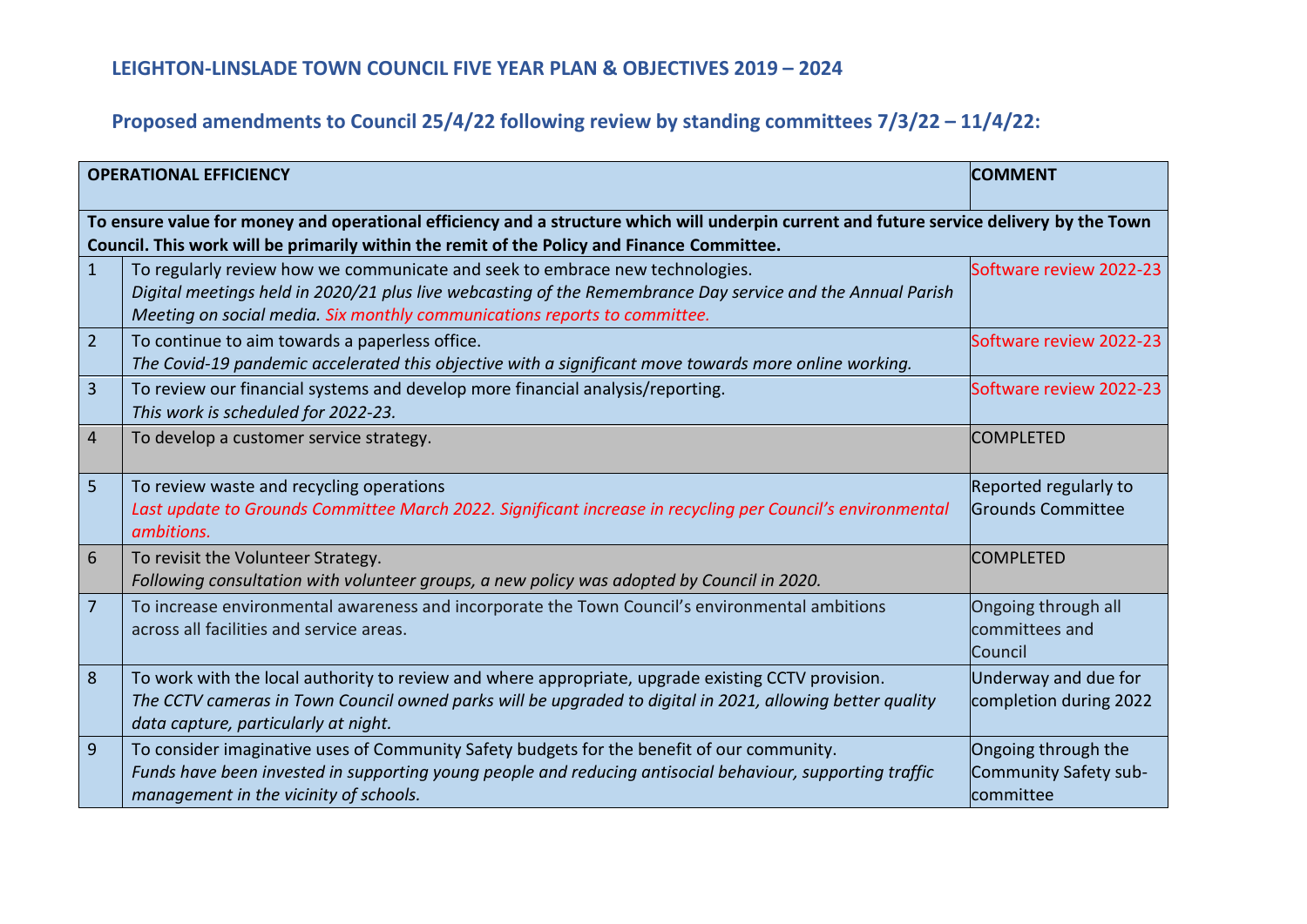| 10  | To renew the Council's Quality Gold accreditation in 2021.                                                                                                                                                                | <b>COMPLETED</b>                |  |
|-----|---------------------------------------------------------------------------------------------------------------------------------------------------------------------------------------------------------------------------|---------------------------------|--|
|     | Re-accreditation confirmed in May 2021.                                                                                                                                                                                   |                                 |  |
|     | <b>GROWTH, COMMUNITY COHESION AND INFRASTRUCTURE</b><br> Comment                                                                                                                                                          |                                 |  |
|     | To recognise and embrace co-plan the growth of our community town with Central Bedfordshire Council and other agencies and to seek                                                                                        |                                 |  |
|     | to influence the local authority and partners to plan and secure adequate infrastructure provision. This work will be within the remit of all                                                                             |                                 |  |
|     | committees.                                                                                                                                                                                                               |                                 |  |
| 11  | To work collaboratively develop a plan for collaborative working with neighbouring parishes, particularly in                                                                                                              | High priority.                  |  |
|     | respect of planned housing growth but in other areas too.                                                                                                                                                                 |                                 |  |
|     | This work is ongoing through various meetings and forums.                                                                                                                                                                 |                                 |  |
| 12  | To embrace the eastern urban extension and seek to integrate this into the existing community. To secure                                                                                                                  | High priority.                  |  |
|     | the redrawing of parish boundaries to include the housing growth east of the town into our parish.                                                                                                                        |                                 |  |
|     | The Town Council has lobbied CBC and the Boundary Commission to undertake a governance review as soon                                                                                                                     |                                 |  |
|     | as practicable.                                                                                                                                                                                                           |                                 |  |
| 42a | Following the outcome of the boundary governance review, to consult the new residents to the East of                                                                                                                      | High priority.                  |  |
| Chg | Leighton Buzzard (properties within the parish of Leighton-Linslade) to identify a priority list of community                                                                                                             | <b>Planning &amp; Transport</b> |  |
| to  | needs as input to discussions with CBC on S106 delivery.                                                                                                                                                                  | Committee.                      |  |
| 14  |                                                                                                                                                                                                                           |                                 |  |
| 13  | To continue to lobby Central Bedfordshire Council for improved and timely infrastructure by a) generating a                                                                                                               | High priority.                  |  |
|     | priority list of Infrastructure needs for our town, b) pursuing S106 allocations to that list through periodic                                                                                                            | Planning & Transport            |  |
|     | meetings with CBC planning and spending officers, including discussions on destinating previously-                                                                                                                        | <b>Committee</b>                |  |
|     | negotiated S106 allocations, c) tagging consideration of planning applications at P & T Committee with fresh<br>S106 requests linked to that list, d) regular monitoring of the delivery of those negotiated allocations. |                                 |  |
|     | This work is ongoing through the Leighton-Linslade Partnership Committee.                                                                                                                                                 |                                 |  |
| 14  |                                                                                                                                                                                                                           |                                 |  |
|     | To review the parish boundary and ward arrangements.<br>See point 12 above.                                                                                                                                               | Replace with above at<br>12a    |  |
|     |                                                                                                                                                                                                                           |                                 |  |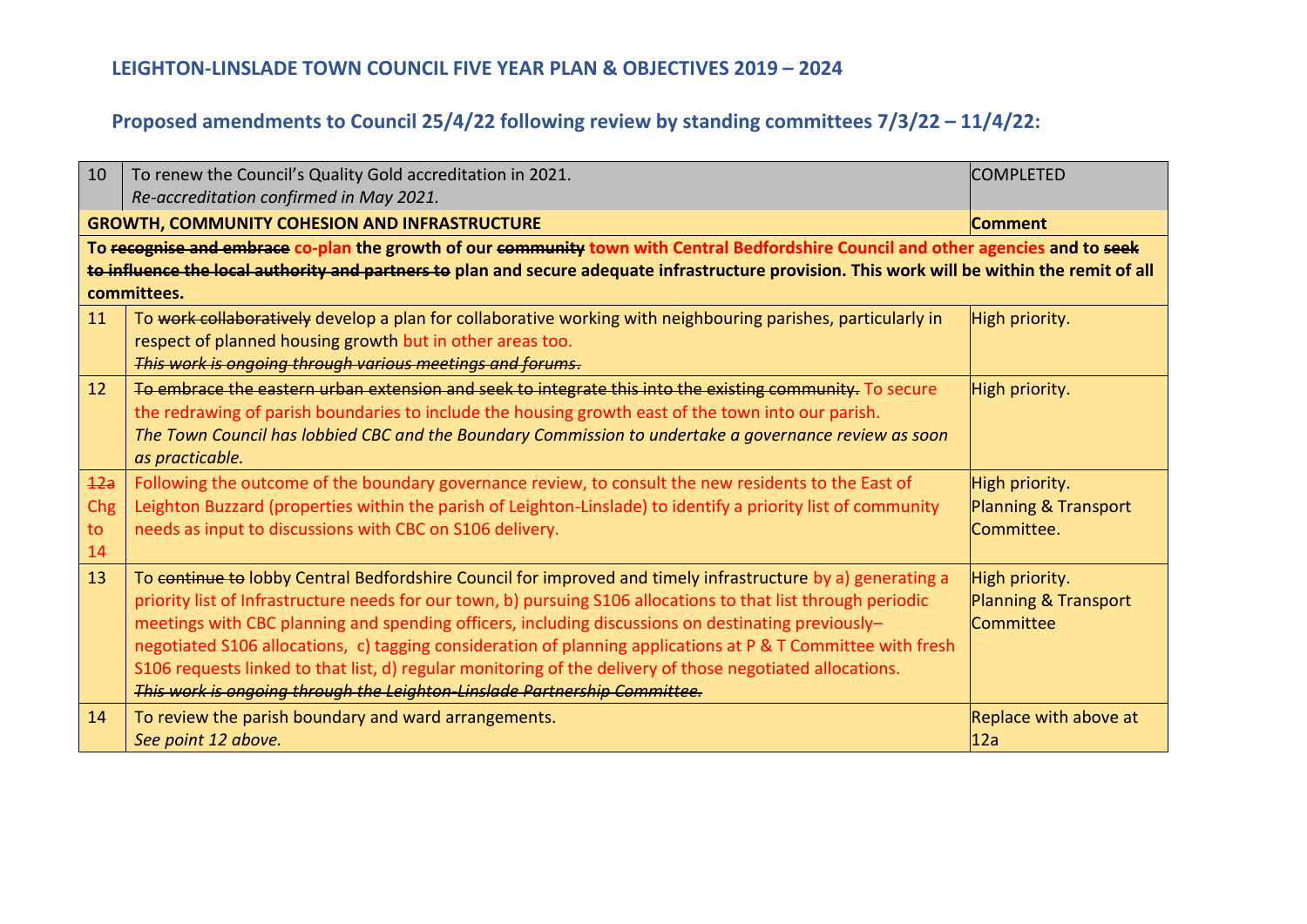| <b>15</b> | To continue to seek ways in which to help support community safety, community cohesion and help address       | Older Persons Sub-   |
|-----------|---------------------------------------------------------------------------------------------------------------|----------------------|
|           | antidote isolation and loneliness in Older People.                                                            | Committee (under C+E |
|           | Work commenced in 2020 to support older people in the community by helping relevant groups, providing         | Committee)           |
|           | information and addressing digital inclusion. The council has introduced new off-peak pricing to encourage    |                      |
|           | community use of its facilities.                                                                              |                      |
| 16        | To discuss regularly with Central Bedfordshire Council continue to liaise with the local authority on matters | Medium priority.     |
|           | for which it is responsible and which affect residents of the parish.                                         |                      |
|           | This work is ongoing and includes raising matters including traffic and transport issues, parking, community  |                      |
|           | safety matters and healthcare provision.                                                                      |                      |

| <b>VIABILITY VIBRANCY AND VITALITY OF TOWN AND TOWN CENTRE</b>                                                                                                                                                                                                                                                                                                                                                                |                                                                                                                                                                                                                                                         | <b>Comment</b>                                                    |
|-------------------------------------------------------------------------------------------------------------------------------------------------------------------------------------------------------------------------------------------------------------------------------------------------------------------------------------------------------------------------------------------------------------------------------|---------------------------------------------------------------------------------------------------------------------------------------------------------------------------------------------------------------------------------------------------------|-------------------------------------------------------------------|
| To continue to support a thriving, vital and successful town centre and vibrant town through a town planning<br>partnership with Central Bedfordshire Council working and initiatives including management of the street<br>market, support for local businesses, town and community promotions, and town centre enhancements. This<br>work will be primarily within the remit of the Cultural & Economic Services Committee. |                                                                                                                                                                                                                                                         |                                                                   |
| 17                                                                                                                                                                                                                                                                                                                                                                                                                            | To consider delivery of a Town Ranger service. COMPLETED Includes graffiti removal and cleaning.                                                                                                                                                        | Ongoing through the<br>Grounds &<br><b>Environmental Service.</b> |
| 18                                                                                                                                                                                                                                                                                                                                                                                                                            | To promote the creation of a soft play facility within the town. This is now identified in the Partnership<br>Project List as requiring third parties to drive this forward on a commercial basis.                                                      | To be market driven                                               |
| 19                                                                                                                                                                                                                                                                                                                                                                                                                            | To identify, promote and celebrate the unique features and heritage of the Parish to both residents and<br>visitors. Buzzard Trails App. for Living History Trail launched October 2019. The locally distinctive new Town<br>Centre logo launched 2020. | Ongoing                                                           |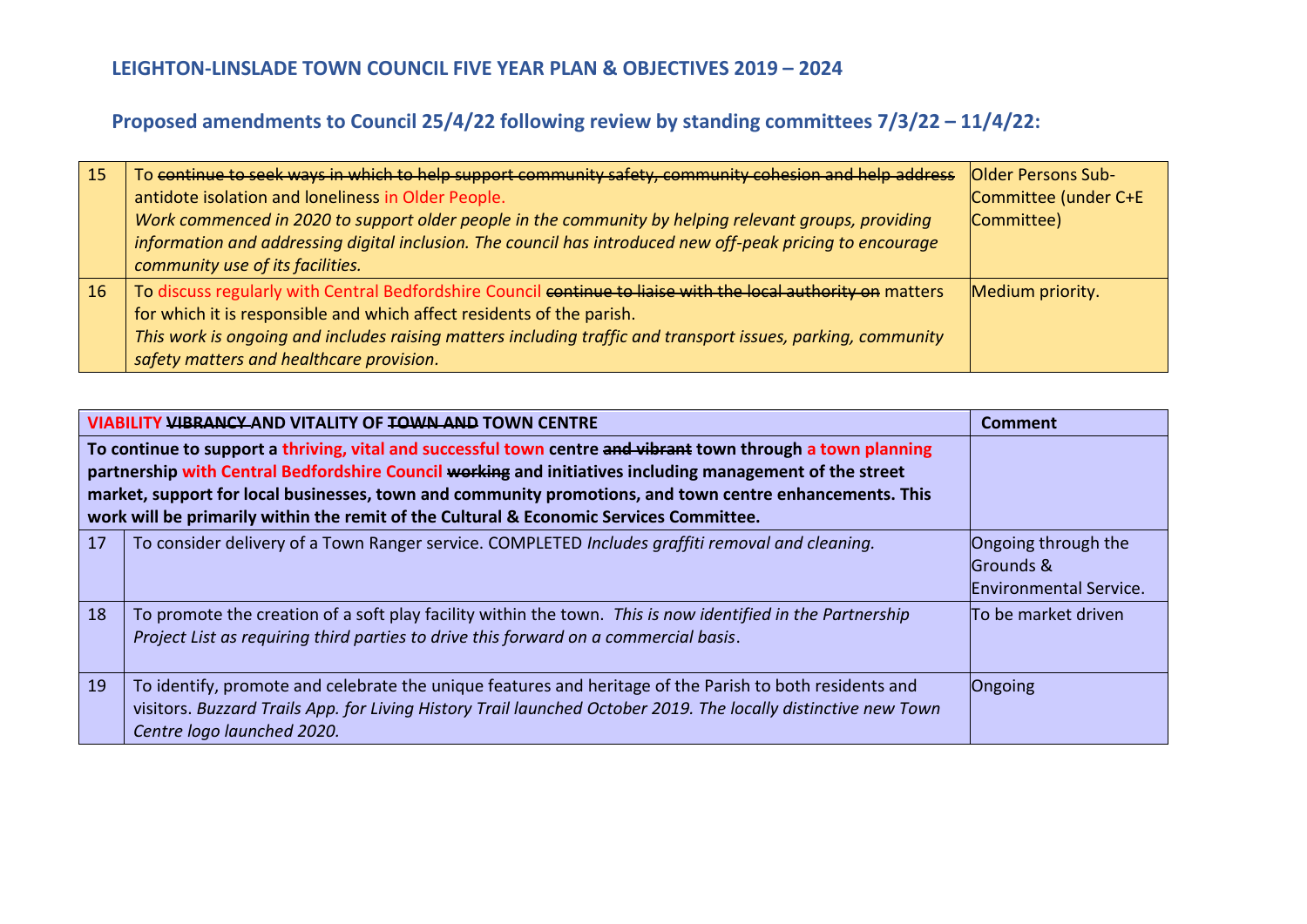| 20 | To consider taking on additional services, where practicable and where considered beneficial to the town.<br>Central Bedfordshire Council's public realm scheme has partly funded the equipment for the Town Ranger<br>service. Any further approach regarding devolvement of services awaited from CBC.                                                                                                          | Ongoing |
|----|-------------------------------------------------------------------------------------------------------------------------------------------------------------------------------------------------------------------------------------------------------------------------------------------------------------------------------------------------------------------------------------------------------------------|---------|
| 21 | To promote the town centre as a safe and vital vibrant-place to visit in the evening.<br>Coordination role of Best Bar None scheme relinguished March 2020 & passed to Central Bedfordshire<br>Council. 2020 scheme cancelled. Town Centre lighting scheme ongoing.                                                                                                                                               | Ongoing |
| 22 | Consider the provision of town centre Wi-Fi (including footfall monitoring facility).<br>Wi-Fi and GeoSence footfall systems went 'live' January 2020. Funded for 3yrs using planning<br>development funds, s106, released by CBC.<br>Suggested replacement Objective: To introduce'piped' music via wifi systems to improve the retail<br>ambiance particularly at Christmas.                                    | Ongoing |
| 23 | To continue to manage, promote and develop the street market.<br>Alternative location in May, returned to the High Street in June, short-term 'Thursday eXtra' market<br>delivered & current layout utilising temporary pedestrianisation of High Street.                                                                                                                                                         | Ongoing |
| 24 | To continue to deliver quality community events and regularly review their scope and delivery.<br>Alternative delivery throughout 2020, online band concerts, online VE&VJ day activity, Town Centre Business<br>& Halloween Trails & Christmas markets.                                                                                                                                                          | Ongoing |
| 25 | To consider ways to work with town centre businesses to achieve digital/online commerce options and<br>promote the town's shopping/leisure offer.<br>Funding for online LL Directory (Shopping & Services), funded ShopLocalLB online platorm (shop based<br>businesses), updated Town Centre Shops & Services Directory & circulated, COVID-19 Welcome Back<br>campaign delivered & updated Official Town Guide. | Ongoing |
| 26 | To consider ways to support the increase in leisure and personal development opportunities for youth,<br>incorporating ongoing feedback from young people and considering suitability of delivery locations for youth<br>work.                                                                                                                                                                                    | Ongoing |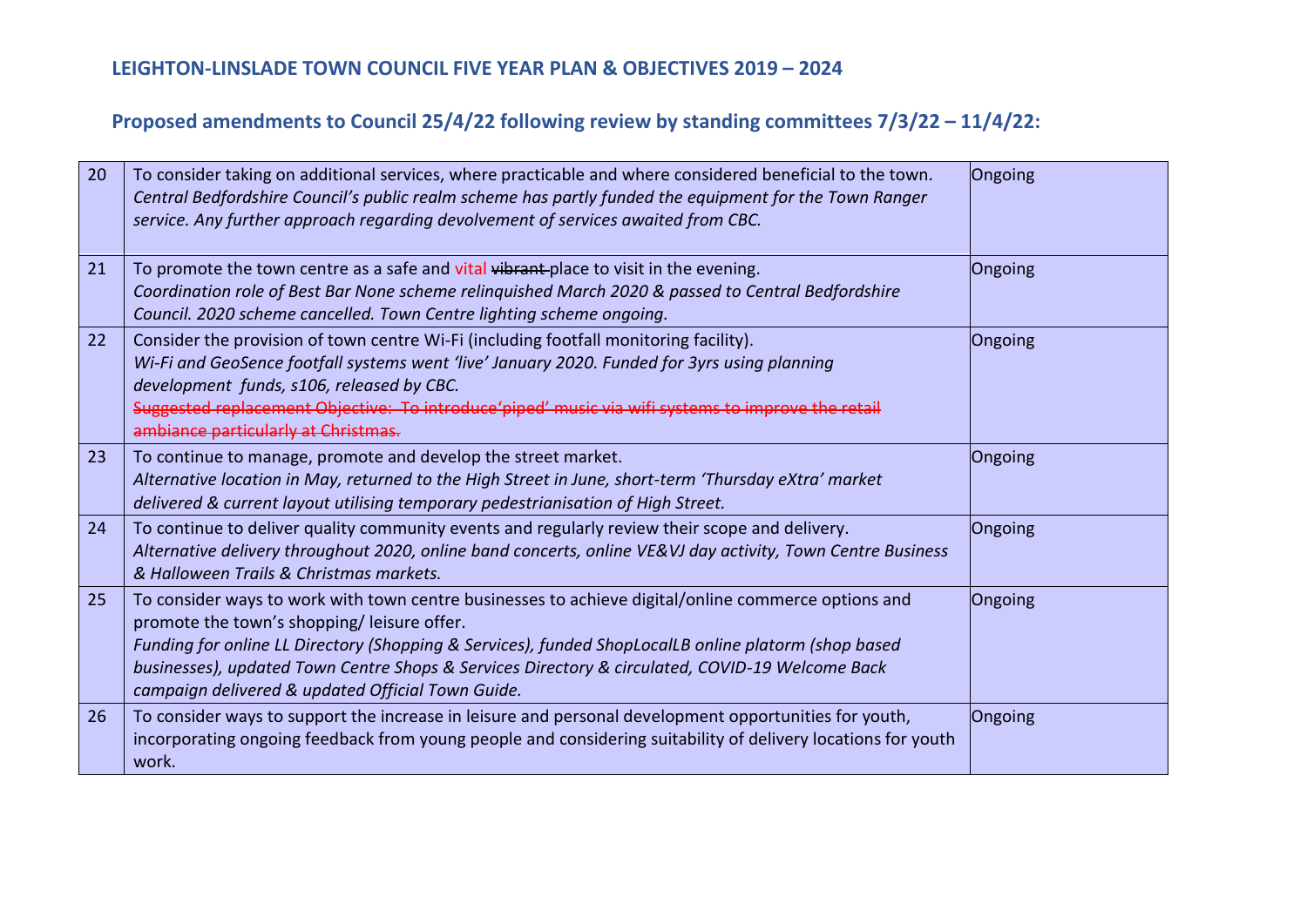|     | Table tennis tables installed in parks following feedback from young people funded by Grounds and<br>Environmental Services Committee, commenced preparations with Partnership Committee's Community<br>Forum, for youth survey to be delivery in autumn 2021; theme of youth provision within the town. Annual<br>TACTIC delivery plan in place.                                              |                                                                                                                                                          |
|-----|------------------------------------------------------------------------------------------------------------------------------------------------------------------------------------------------------------------------------------------------------------------------------------------------------------------------------------------------------------------------------------------------|----------------------------------------------------------------------------------------------------------------------------------------------------------|
| 27  | To consider ways to support the increase in leisure opportunities for older people.<br>See no. 15. £50k dedicated to fund digital inclusion scheme, 55up Grant Fund, directory of leisure activities &<br>provided community web development.                                                                                                                                                  | Ongoing and linked to<br>objective 15 regarding<br>lisolation.                                                                                           |
| 27a | To consider the potential identify an outline facilities and services spec for a cultural and community facility<br>Centre in the town centre, followed by space/location requirements, followed by a Project planning process,<br>including funding, to enable the Council to reach a go/no go decision.<br>South Side working party established and reporting to Policy & Finance Committee. | This also remains on the<br>Partnership Project List<br>and a standing item on<br>Partnership Committee<br>agendas, as CBC is the<br>majority landowner. |

| <b>GREAT PUBLIC OPEN SPACES</b>                                                                                                                                                                                                                                    |                                                                                                                                                                                                                                                                                       | <b>COMMENT</b>   |
|--------------------------------------------------------------------------------------------------------------------------------------------------------------------------------------------------------------------------------------------------------------------|---------------------------------------------------------------------------------------------------------------------------------------------------------------------------------------------------------------------------------------------------------------------------------------|------------------|
| To provide great public open spaces with varied opportunities for sport and leisure and to exceed expectations in delivering cemetery and<br>allotment services. This work will primarily be within the remit of the Grounds and Environmental Services Committee. |                                                                                                                                                                                                                                                                                       |                  |
| 28                                                                                                                                                                                                                                                                 | To refurbish Pages Park pavilion to ensure it is safe and suitable for continued community and sporting use.                                                                                                                                                                          | <b>COMPLETED</b> |
| 29                                                                                                                                                                                                                                                                 | To create a plan for the management, maintenance and use of all pavilion buildings. Ongoing - External<br>cleaning contractor appointed, new pavilions supervisor in place, new bookings administrator appointed 2021.<br>Last update to committee on facilities bookings March 2022. |                  |
| 30                                                                                                                                                                                                                                                                 | To continue to provide excellent play equipment across the parish and to expand the range of accessible play<br>equipment available. Last update to committee March 2022. Alwins Field play area to be improved 2022, to be<br>followed by Derwent Road play area.                    |                  |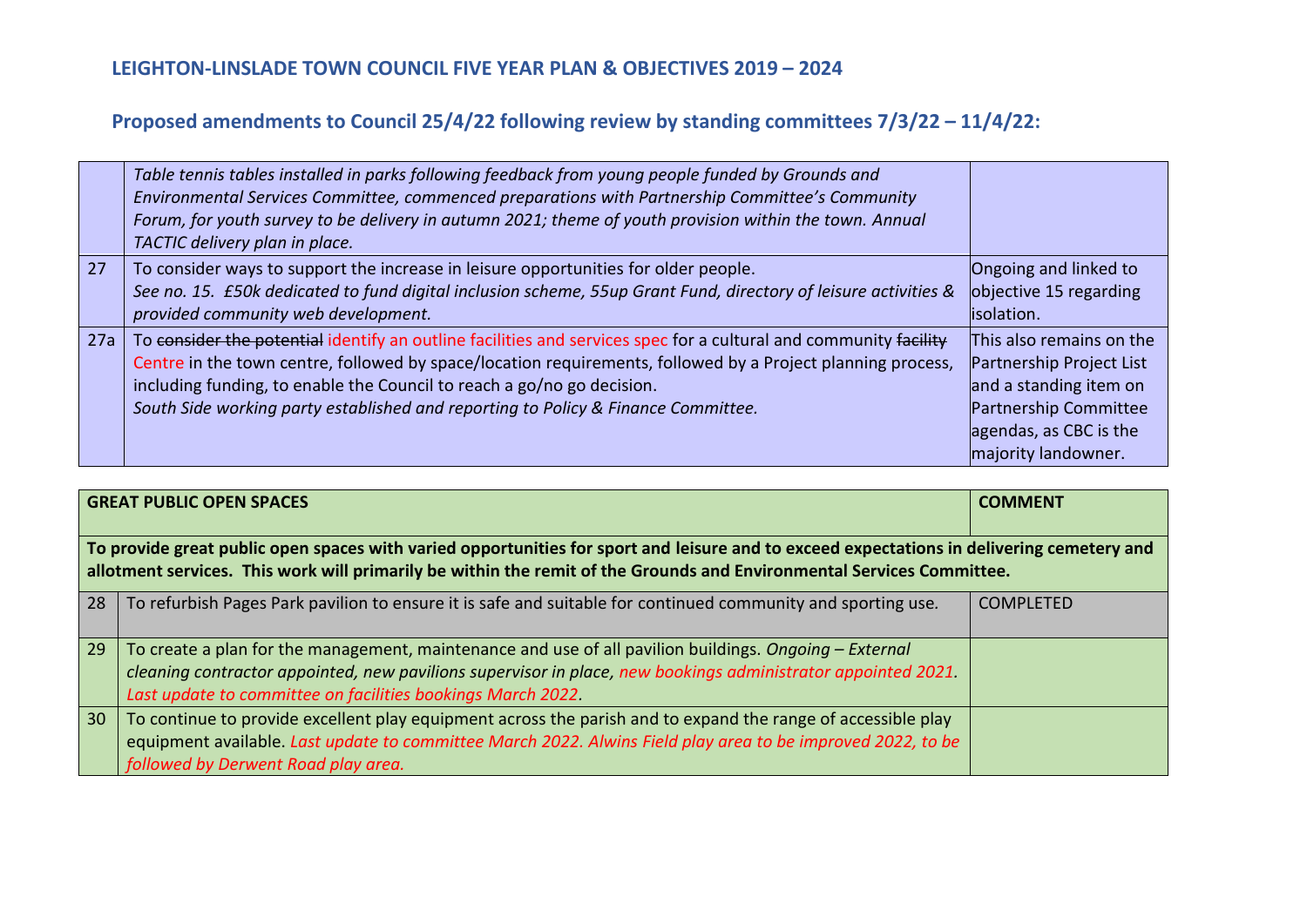| 31 | To expand memorial services available at Town Council run cemeteries. Additions to Vandyke Road Cemetery       |                  |
|----|----------------------------------------------------------------------------------------------------------------|------------------|
|    | COMPLETED - New memorial options installed, and pricing agreed September 2020. Considerations for Old          |                  |
|    | Linslade Cemetery under review. Enhanced marketing will be delivered by the end of 2021.                       |                  |
| 32 | To continue to actively seek additional cemetery land or where this is not possible, to consider other ways in |                  |
|    | which to expand burial capacity. Last update to committee December 2021.                                       |                  |
| 33 | To continue to computerise historic cemetery records. Ongoing - Please note it is highly likely that this may  |                  |
|    | never be completed. Possibilities for volunteers undertaking some work will be reviewed and updated to         |                  |
|    | committee for consideration when possible.                                                                     |                  |
| 34 | To create a ten year planned maintenance programme for buildings and assets.                                   |                  |
|    | Following accessibility review of all buildings, work is continuing towards a plan. Late update to committee   |                  |
|    | <b>March 2022.</b>                                                                                             |                  |
| 35 | To continue to seek freehold depot premises.                                                                   |                  |
| 36 | To continue to aim towards the creation of localised Friends groups. Ongoing - Previously taken to 10th June   |                  |
|    | 2019 committee meeting.                                                                                        |                  |
| 37 | To consider options for restoration of historic features and monuments, where practicable and viable.          |                  |
|    | Restoration to condition of Vandyke Road Cemetery lych gate and chapel in 5 year financial plan for 2024-25    |                  |
| 38 | To seek to maintain and enhance sporting provision. Ongoing - Sports and Physical Activity Development Plan    |                  |
|    | currently being revised (Sept 2020).                                                                           |                  |
| 39 | To continue to build on the success of the annual Anglia in Bloom campaign.                                    |                  |
|    | 2020 and 2021 campaigns cancelled due to Covid-19 pandemic.                                                    |                  |
| 40 | To install interpretation panels in the parks and open spaces. Ongoing - last update to committee March        |                  |
|    | 2022                                                                                                           |                  |
| 41 | To install drinking water fountains in the larger parks. Work on this project has been postponed until         |                  |
|    | 2022/2023 by Council agreement following the Covid pandemic (discussed by Council November 2021)               |                  |
| 42 | To install a Changing Pod facility in Parson's Close Recreation Ground to meet requirements of additional      | <b>COMPLETED</b> |
|    | needs. Completed - Fully funded through S106 monies from Central Bedfordshire Council.                         |                  |